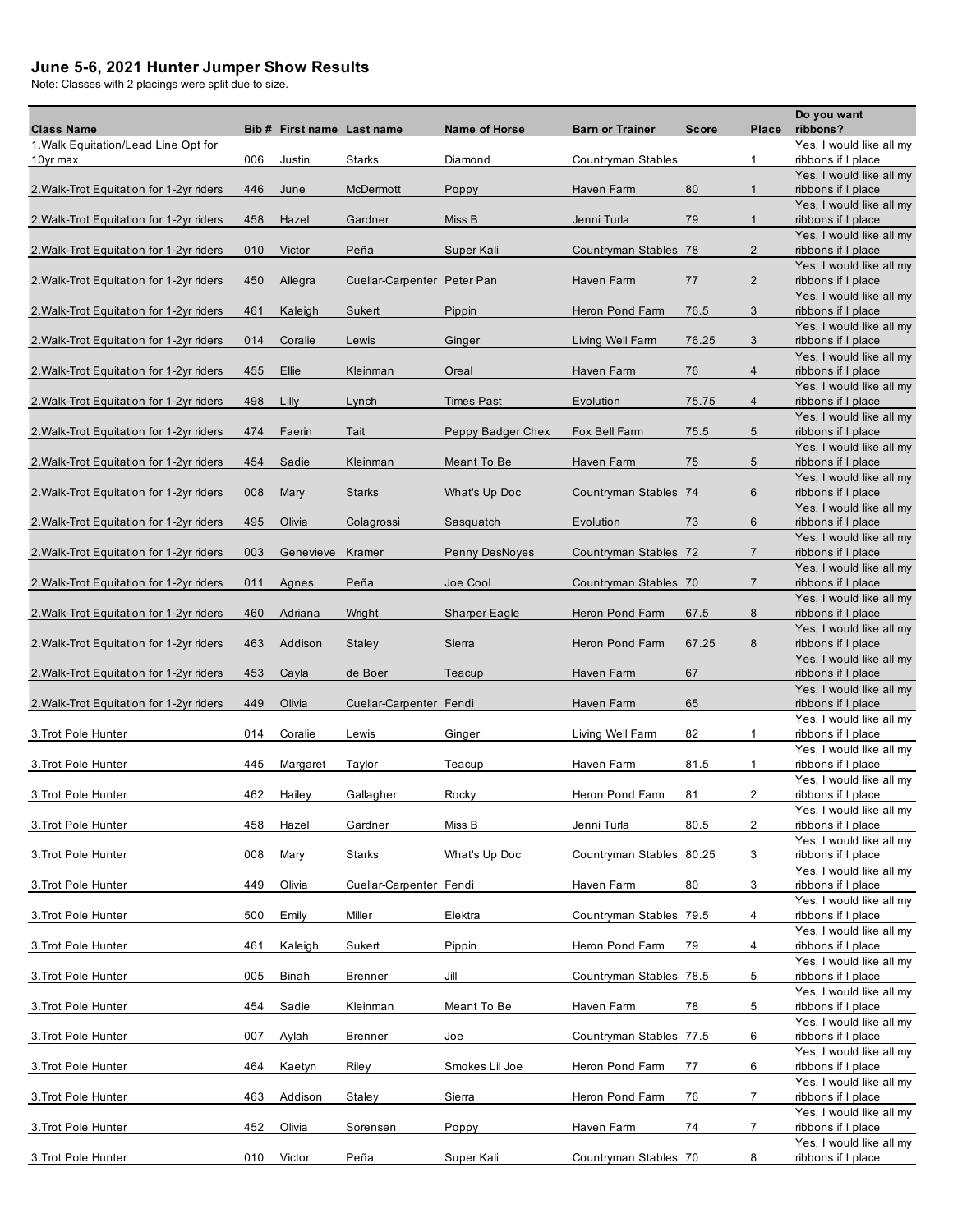| <b>Class Name</b>       |     | Bib # First name Last name |                             | Name of Horse             | <b>Barn or Trainer</b>   | <b>Score</b> | Place          | Do you want<br>ribbons?                        |
|-------------------------|-----|----------------------------|-----------------------------|---------------------------|--------------------------|--------------|----------------|------------------------------------------------|
| 3. Trot Pole Hunter     | 450 | Allegra                    | Cuellar-Carpenter Peter Pan |                           | Haven Farm               | 65           | 8              | Yes, I would like all my<br>ribbons if I place |
|                         |     |                            |                             |                           |                          |              |                | Yes, I would like all my                       |
| 3. Trot Pole Hunter     | 003 | Genevieve                  | Kramer                      | Penny DesNoyes            | Countryman Stables 60    |              |                | ribbons if I place<br>Yes, I would like all my |
| 3. Trot Pole Hunter     | 457 | Hailey                     | Gallagher                   | Apollo                    | Heron Pond Farm          | 58           |                | ribbons if I place<br>Yes, I would like all my |
| 3. Trot Pole Hunter     | 460 | Adriana                    | Wright                      | Sharper Eagle             | Heron Pond Farm          | 50           |                | ribbons if I place                             |
| 4. Trot Pole Equitation | 457 | Hailey                     | Gallagher                   | Apollo                    | Heron Pond Farm          | 85           | $\mathbf{1}$   | Yes, I would like all my<br>ribbons if I place |
|                         |     |                            |                             |                           |                          |              |                | Yes, I would like all my                       |
| 4. Trot Pole Equitation | 462 | Hailey                     | Gallagher                   | Rocky                     | Heron Pond Farm          | 83           | $\mathbf{1}$   | ribbons if I place<br>Yes, I would like all my |
| 4. Trot Pole Equitation | 458 | Hazel                      | Gardner                     | Miss B                    | Jenni Turla              | 82           | $\overline{2}$ | ribbons if I place                             |
| 4. Trot Pole Equitation | 461 | Kaleigh                    | Sukert                      | Pippin                    | Heron Pond Farm          | 81.5         | $\overline{2}$ | Yes, I would like all my<br>ribbons if I place |
| 4. Trot Pole Equitation | 008 | Mary                       | <b>Starks</b>               | What's Up Doc             | Countryman Stables 80    |              | 3              | Yes, I would like all my<br>ribbons if I place |
|                         |     |                            |                             |                           |                          |              |                | Yes, I would like all my                       |
| 4. Trot Pole Equitation | 005 | <b>Binah</b>               | <b>Brenner</b>              | Jill                      | Countryman Stables 79.5  |              | 3              | ribbons if I place<br>Yes, I would like all my |
| 4. Trot Pole Equitation | 446 | June                       | McDermott                   | Poppy                     | Haven Farm               | 79           | $\overline{4}$ | ribbons if I place<br>Yes, I would like all my |
| 4. Trot Pole Equitation | 014 | Coralie                    | Lewis                       | Ginger                    | Living Well Farm         | 78.75        | $\overline{4}$ | ribbons if I place                             |
| 4. Trot Pole Equitation | 007 | Aylah                      | <b>Brenner</b>              | Joe                       | Countryman Stables 78.5  |              | 5              | Yes, I would like all my<br>ribbons if I place |
|                         |     |                            |                             |                           |                          |              |                | Yes, I would like all my                       |
| 4. Trot Pole Equitation | 450 | Allegra                    | Cuellar-Carpenter Peter Pan |                           | Haven Farm               | 78           | 5              | ribbons if I place<br>Yes, I would like all my |
| 4. Trot Pole Equitation | 500 | Emily                      | Miller                      | Elektra                   | Countryman Stables 77.5  |              | 6              | ribbons if I place                             |
| 4. Trot Pole Equitation | 003 | Genevieve                  | Kramer                      | Penny DesNoyes            | Countryman Stables 77    |              | 6              | Yes, I would like all my<br>ribbons if I place |
| 4. Trot Pole Equitation | 463 | Addison                    | <b>Staley</b>               | Sierra                    | Heron Pond Farm          | 76           | $\overline{7}$ | Yes, I would like all my<br>ribbons if I place |
|                         |     |                            |                             |                           |                          |              |                | Yes, I would like all my                       |
| 4. Trot Pole Equitation | 453 | Cayla                      | de Boer                     | Teacup                    | Haven Farm               | 75           | $\overline{7}$ | ribbons if I place<br>Yes, I would like all my |
| 4. Trot Pole Equitation | 464 | Kaetyn                     | Riley                       | Smokes Lil Joe            | Heron Pond Farm          | 74           | 8              | ribbons if I place<br>Yes, I would like all my |
| 4. Trot Pole Equitation | 449 | Olivia                     | Cuellar-Carpenter Fendi     |                           | Haven Farm               | 72           | 8              | ribbons if I place                             |
| 4. Trot Pole Equitation | 460 | Adriana                    | Wright                      | <b>Sharper Eagle</b>      | Heron Pond Farm          | 50           |                | Yes, I would like all my<br>ribbons if I place |
|                         | 454 | Sadie                      | Kleinman                    | Meant To Be               | Haven Farm               | Ε            |                | Yes, I would like all my                       |
| 4. Trot Pole Equitation |     |                            |                             |                           |                          |              |                | ribbons if I place<br>Yes, I would like all my |
| 5. Cross Rail Hunter    | 461 | Kaleigh                    | Sukert                      | Pippin                    | Heron Pond Farm          | 80           | 1              | ribbons if I place<br>Yes, I would like all my |
| 5. Cross Rail Hunter    | 453 | Cayla                      | de Boer                     | Teacup                    | Haven Farm               | 77           | $\mathbf{1}$   | ribbons if I place                             |
| 5. Cross Rail Hunter    | 449 | Olivia                     | Cuellar-Carpenter Fendi     |                           | Haven Farm               | 76           | $\overline{2}$ | Yes, I would like all my<br>ribbons if I place |
| 5. Cross Rail Hunter    | 011 | Agnes                      | Peña                        | Joe Cool                  | Countryman Stables 75.75 |              | 2              | Yes, I would like all my<br>ribbons if I place |
|                         |     |                            |                             |                           |                          |              |                | Yes, I would like all my                       |
| 5. Cross Rail Hunter    | 465 | Marissa                    | Pickering                   | So Rare Manchester        | <b>Blue Heron Farm</b>   | 75.5         | 3              | ribbons if I place<br>Yes, I would like all my |
| 5. Cross Rail Hunter    | 455 | Ellie                      | Kleinman                    | Oreal                     | Haven Farm               | 75           | 3              | ribbons if I place                             |
| 5. Cross Rail Hunter    | 007 | Aylah                      | <b>Brenner</b>              | Joe                       | Countryman Stables 74    |              | 4              | Yes, I would like all my<br>ribbons if I place |
| 5. Cross Rail Hunter    | 474 | Faerin                     | Tait                        | Peppy Badger Chex         | Fox Bell Farm            | 73           | 4              | Yes, I would like all my<br>ribbons if I place |
|                         |     |                            |                             |                           |                          |              |                | Yes, I would like all my                       |
| 5. Cross Rail Hunter    | 008 | Mary                       | Starks                      | What's Up Doc             | Countryman Stables 72.5  |              | 5              | ribbons if I place<br>Yes, I would like all my |
| 5. Cross Rail Hunter    | 450 | Allegra                    | Cuellar-Carpenter Peter Pan |                           | Haven Farm               | 72           | 5              | ribbons if I place<br>Yes, I would like all my |
| 5. Cross Rail Hunter    | 498 | Lilly                      | Lynch                       | <b>Times Past</b>         | Evolution                | 71           | 6              | ribbons if I place                             |
| 5. Cross Rail Hunter    | 457 | Hailey                     | Gallagher                   | Apollo                    | Heron Pond Farm          | 70           | 6              | Yes, I would like all my<br>ribbons if I place |
| 5. Cross Rail Hunter    | 005 | <b>Binah</b>               | <b>Brenner</b>              | Jill                      | Countryman Stables 69    |              | $\overline{7}$ | Yes, I would like all my<br>ribbons if I place |
|                         |     |                            |                             |                           |                          |              |                | Yes, I would like all my                       |
| 5. Cross Rail Hunter    | 473 | Shayla                     | Paddock                     | <b>AP Blonde Ambition</b> | Fox Bell Farm            | 68           | $\overline{7}$ | ribbons if I place                             |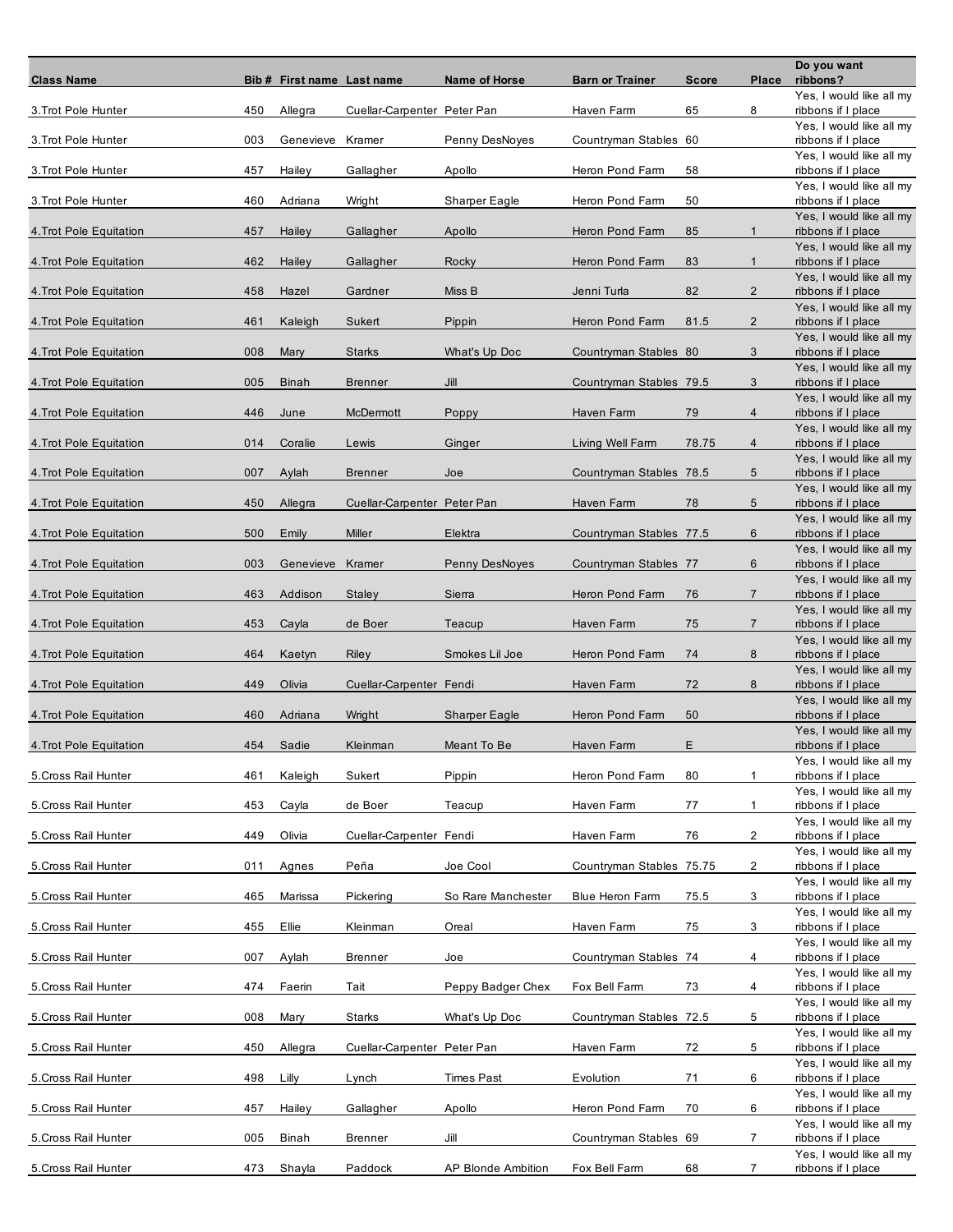| <b>Class Name</b>                |     | Bib # First name Last name |                             | Name of Horse             | <b>Barn or Trainer</b>   | <b>Score</b> | Place          | Do you want<br>ribbons?                        |
|----------------------------------|-----|----------------------------|-----------------------------|---------------------------|--------------------------|--------------|----------------|------------------------------------------------|
| 5. Cross Rail Hunter             | 010 | Victor                     | Peña                        | Super Kali                | Countryman Stables 66    |              | 8              | Yes, I would like all my<br>ribbons if I place |
|                                  |     |                            |                             |                           |                          |              |                | Yes, I would like all my                       |
| 5. Cross Rail Hunter             | 446 | June                       | McDermott                   | Poppy                     | Haven Farm               | 65           | 8              | ribbons if I place<br>Yes, I would like all my |
| 5. Cross Rail Hunter             | 016 | Molly                      | Beeman                      | Sass The Frass            | Living Well Farm         | 62           |                | ribbons if I place<br>Yes, I would like all my |
| 5. Cross Rail Hunter             | 462 | Hailey                     | Gallagher                   | Rocky                     | Heron Pond Farm          | 55           |                | ribbons if I place                             |
| 5. Cross Rail Hunter             | 014 | Coralie                    | Lewis                       | Ginger                    | Living Well Farm         | 52           |                | Yes, I would like all my<br>ribbons if I place |
|                                  |     |                            |                             |                           |                          |              |                | Yes, I would like all my                       |
| 5. Cross Rail Hunter             | 464 | Kaetyn                     | Riley                       | Smokes Lil Joe            | Heron Pond Farm          | 50           |                | ribbons if I place<br>Yes, I would like all my |
| 5. Cross Rail Hunter             | 454 | Sadie                      | Kleinman                    | Meant To Be               | Haven Farm               | Е            |                | ribbons if I place                             |
| 5. Cross Rail Hunter - SCHOOLING | 465 | Marissa                    | Pickering                   | So Rare Manchester        | <b>Blue Heron Farm</b>   | NA           | NA             | Yes, I would like all my<br>ribbons if I place |
| 6. Cross Rail Equitation         | 450 | Allegra                    | Cuellar-Carpenter Peter Pan |                           | Haven Farm               | 81           | $\mathbf{1}$   | Yes, I would like all my<br>ribbons if I place |
|                                  |     |                            |                             |                           |                          |              |                | Yes, I would like all my                       |
| 6. Cross Rail Equitation         | 457 | Hailey                     | Gallagher                   | Apollo                    | Heron Pond Farm          | 80.5         | $\mathbf{1}$   | ribbons if I place<br>Yes, I would like all my |
| 6. Cross Rail Equitation         | 445 | Margaret                   | Taylor                      | Teacup                    | Haven Farm               | 80           | $\overline{2}$ | ribbons if I place                             |
| 6. Cross Rail Equitation         | 473 | Shayla                     | Paddock                     | <b>AP Blonde Ambition</b> | Fox Bell Farm            | 79.5         | $\overline{2}$ | Yes, I would like all my<br>ribbons if I place |
| 6. Cross Rail Equitation         | 452 | Olivia                     | Sorensen                    | Poppy                     | Haven Farm               | 79           | 3              | Yes, I would like all my<br>ribbons if I place |
|                                  |     |                            |                             |                           |                          |              |                | Yes, I would like all my                       |
| 6. Cross Rail Equitation         | 011 | Agnes                      | Peña                        | Joe Cool                  | Countryman Stables 78.75 |              | 3              | ribbons if I place<br>Yes, I would like all my |
| 6. Cross Rail Equitation         | 462 | Hailey                     | Gallagher                   | Rocky                     | Heron Pond Farm          | 78.5         | $\overline{4}$ | ribbons if I place                             |
| 6. Cross Rail Equitation         | 477 | Abigail                    | Thompson                    | Jasmine                   | Other                    | 78           | $\overline{4}$ | I would like only 1st-<br>3rd place ribbons    |
| 6. Cross Rail Equitation         | 498 | Lilly                      | Lynch                       | <b>Times Past</b>         | Evolution                | 77.5         | 5              | Yes, I would like all my<br>ribbons if I place |
|                                  |     |                            |                             |                           |                          |              |                | Yes, I would like all my                       |
| 6. Cross Rail Equitation         | 455 | Ellie                      | Kleinman                    | Oreal                     | Haven Farm               | 77           | 5              | ribbons if I place<br>Yes, I would like all my |
| 6. Cross Rail Equitation         | 016 | <b>Molly</b>               | Beeman                      | Sass The Frass            | Living Well Farm         | 76.75        | 6              | ribbons if I place                             |
| 6. Cross Rail Equitation         | 474 | Faerin                     | Tait                        | Peppy Badger Chex         | Fox Bell Farm            | 76.5         | 6              | Yes, I would like all my<br>ribbons if I place |
| 6. Cross Rail Equitation         | 465 | Marissa                    | Pickering                   | So Rare Manchester        | <b>Blue Heron Farm</b>   | 76           | $\overline{7}$ | Yes, I would like all my<br>ribbons if I place |
|                                  |     |                            |                             |                           |                          |              |                | Yes, I would like all my                       |
| 6. Cross Rail Equitation         | 014 | Coralie                    | Lewis                       | Ginger                    | Living Well Farm         | 75.5         | $\overline{7}$ | ribbons if I place<br>Yes, I would like all my |
| 6. Cross Rail Equitation         | 464 | Kaetyn                     | Riley                       | Smokes Lil Joe            | Heron Pond Farm          | 75           | 8              | ribbons if I place                             |
| 6. Cross Rail Equitation         | 461 | Kaleigh                    | Sukert                      | Pippin                    | Heron Pond Farm          | 73           | 8              | Yes, I would like all my<br>ribbons if I place |
| 6. Cross Rail Equitation         | 010 | Victor                     | Peña                        | Super Kali                | Countryman Stables 50    |              |                | Yes, I would like all my<br>ribbons if I place |
|                                  |     |                            |                             |                           |                          |              |                | Yes, I would like all my                       |
| 6. Cross Rail Equitation         | 454 | Sadie                      | Kleinman                    | Meant To Be               | Haven Farm               | Е            |                | ribbons if I place<br>I would like only 1st-   |
| 7. Tiny Hunter 2'                | 002 | Sian                       | Willey                      | Lexi                      | Countryman Stables 84    |              | $\mathbf{1}$   | 3rd place ribbons                              |
| 7. Tiny Hunter 2'                | 488 | Autumn                     | Detrapani                   | Tootles a Flutte          | Evolution                | 79           | 2              | Yes, I would like all my<br>ribbons if I place |
|                                  | 444 | Chloe                      |                             |                           |                          |              | 3              | I would like only 1st-                         |
| 7. Tiny Hunter 2'                |     |                            | Wilson                      | Thor                      | Haven Farm               | 75           |                | 3rd place ribbons<br>Yes, I would like all my  |
| 7. Tiny Hunter 2'                | 017 | Sara                       | Holland                     | Will of Steel             | Living Well Farm         | 73           | 4              | ribbons if I place<br>Yes, I would like all my |
| 7. Tiny Hunter 2'                | 016 | Molly                      | Beeman                      | Sass The Frass            | Living Well Farm         | 53           | 5              | ribbons if I place                             |
| 7. Tiny Hunter 2'                | 457 | Hailey                     | Gallagher                   | Apollo                    | Heron Pond Farm          | 50           | 6              | Yes, I would like all my<br>ribbons if I place |
|                                  |     |                            |                             |                           |                          |              |                | Yes, I would like all my                       |
| 7. Tiny Hunter 2'                | 462 | Hailey                     | Gallagher                   | Rocky                     | Heron Pond Farm          | 48           | $\overline{7}$ | ribbons if I place<br>I would like only 1st-   |
| 7. Tiny Hunter 2'                | 477 | Abigail                    | Thompson                    | Jasmine                   | Thompson                 | 45           | 8              | 3rd place ribbons<br>Yes, I would like all my  |
| 7. Tiny Hunter 2'                | 495 | Olivia                     | Colagrossi                  | Sasquatch                 | Evolution                | 45           |                | ribbons if I place                             |
| 7. Tiny Hunter 2'                | 478 | Sally Rossi Schwan         |                             | Hoozie                    | Thompson                 | 40           | 1              | Yes, I would like all my<br>ribbons if I place |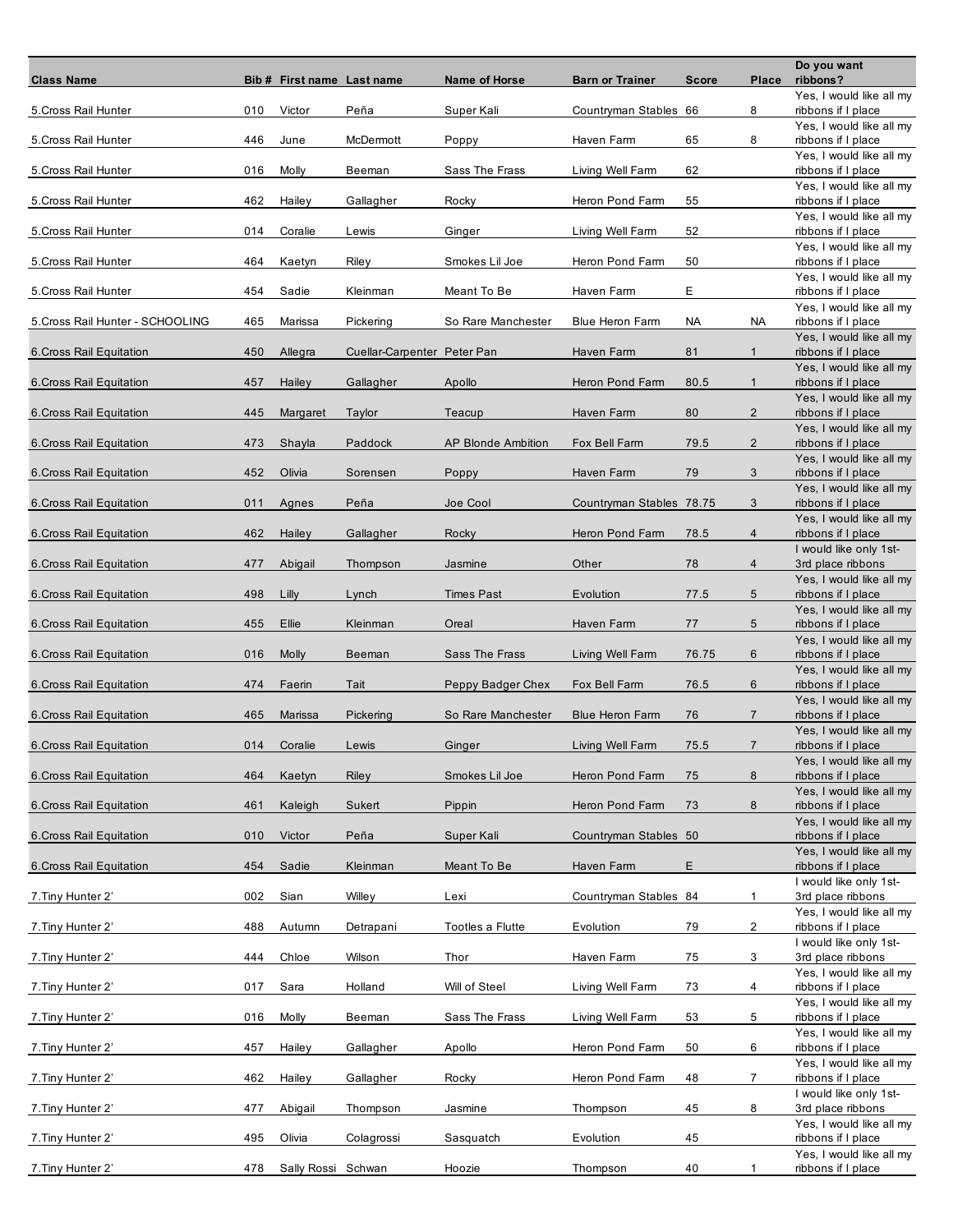| <b>Class Name</b>               |     | Bib # First name Last name |            | <b>Name of Horse</b>      | <b>Barn or Trainer</b>  | <b>Score</b> | Place          | Do you want<br>ribbons?                        |
|---------------------------------|-----|----------------------------|------------|---------------------------|-------------------------|--------------|----------------|------------------------------------------------|
| 7. Tiny Hunter 2'               | 015 | Ella                       | Garcelon   | Sadie Mae                 | Living Well Farm        | 40           |                | Yes, I would like all my<br>ribbons if I place |
| 8. Tiny Equitation 2'           | 002 | Sian                       | Willey     | Lexi                      | Countryman Stables 83   |              | $\mathbf{1}$   | I would like only 1st-<br>3rd place ribbons    |
| 8. Tiny Equitation 2'           | 488 | Autumn                     | Detrapani  | Tootles a Flutte          | Evolution               | 82           | $\overline{2}$ | Yes, I would like all my<br>ribbons if I place |
| 8. Tiny Equitation 2'           | 017 | Sara                       | Holland    | Will of Steel             | Living Well Farm        | 81.5         | 3              | Yes, I would like all my<br>ribbons if I place |
|                                 |     |                            |            |                           |                         |              | $\overline{4}$ | Yes, I would like all my                       |
| 8. Tiny Equitation 2'           | 462 | Hailey                     | Gallagher  | Rocky                     | Heron Pond Farm         | 81           |                | ribbons if I place<br>Yes, I would like all my |
| 8. Tiny Equitation 2'           | 015 | Ella                       | Garcelon   | Sadie Mae                 | Living Well Farm        | 80.5         | 5              | ribbons if I place<br>Yes, I would like all my |
| 8. Tiny Equitation 2'           | 457 | Hailey                     | Gallagher  | Apollo                    | Heron Pond Farm         | 79.5         | 6              | ribbons if I place<br>Yes, I would like all my |
| 8. Tiny Equitation 2'           | 016 | <b>Molly</b>               | Beeman     | Sass The Frass            | Living Well Farm        | 78.5         | $\overline{7}$ | ribbons if I place<br>Yes, I would like all my |
| 8. Tiny Equitation 2'           | 495 | Olivia                     | Colagrossi | Sasquatch                 | Evolution               | 78           | 8              | ribbons if I place<br>No, I will pass on the   |
| 8. Tiny Equitation 2'           | 020 | Mairin                     | O'Brien    | Sunnoma                   | <b>Whitethom Farm</b>   | 77           |                | ribbons<br>I would like only 1st-              |
| 8. Tiny Equitation 2'           | 444 | Chloe                      | Wilson     | Thor                      | Haven Farm              | 68           |                | 3rd place ribbons                              |
| 8. Tiny Equitation 2'           | 465 | Marissa                    | Pickering  | So Rare Manchester        | <b>Blue Heron Farm</b>  | 65           |                | Yes, I would like all my<br>ribbons if I place |
| 9.Jumper I .65m JO              | 478 | Sally Rossi                | Schwan     | Hoozie                    | Thompson                | JO 40.41     | $\mathbf{1}$   | Yes, I would like all my<br>ribbons if I place |
| 9.Jumper I .65m JO              | 451 | Rachel                     | Flannery   | Abby                      | Haven Farm              | JO 40.84     | 2              | Yes, I would like all my<br>ribbons if I place |
| 9. Jumper I .65m JO             | 480 | Zoe                        | Ernst      | Monty                     | Freedom Farm            | JO 54.03     | 3              | Yes, I would like all my<br>ribbons if I place |
| 9.Jumper I .65m JO              | 473 | Shayla                     | Paddock    | <b>AP Blonde Ambition</b> | Fox Bell Farm           | JO 54.63     | 4              | Yes, I would like all my<br>ribbons if I place |
|                                 | 477 |                            |            |                           |                         | Е            |                | I would like only 1st-                         |
| 9. Jumper I .65m JO             |     | Abigail                    | Thompson   | Jasmine                   | Thompson                |              |                | 3rd place ribbons<br>Yes, I would like all my  |
| 10.Jumper II .65m (S)           | 451 | Rachel                     | Flannery   | Abby                      | Haven Farm              | 60.41        | $\mathbf{1}$   | ribbons if I place<br>Yes, I would like all my |
| 10.Jumper II .65m (S)           | 480 | Zoe                        | Emst       | Monty                     | Freedom Farm            | 66.12        | $\overline{2}$ | ribbons if I place<br>Yes, I would like all my |
| 10. Jumper II .65m (S)          | 478 | Sally Rossi Schwan         |            | Hoozie                    | Other                   | 68.19        | 3              | ribbons if I place<br>No, I will pass on the   |
| 10. Jumper II .65m (S)          | 020 | Mairin                     | O'Brien    | Sunnoma                   | <b>Whitethorn Farm</b>  | 76.91        | 4              | ribbons<br>Yes, I would like all my            |
| 10.Jumper II .65m (S)           | 473 | Shayla                     | Paddock    | <b>AP Blonde Ambition</b> | Fox Bell Farm           | 78.41-4F     | 5              | ribbons if I place                             |
| 11. Walk-Trot-Canter Equitation | 021 | Gwyneth                    | Vanblair   | Ollie                     | Living Well Farm        | 82           | $\mathbf{1}$   | I would like only 1st-<br>3rd place ribbons    |
| 11. Walk-Trot-Canter Equitation | 452 | Olivia                     | Sorensen   | Poppy                     | Haven Farm              | 80           | $\mathbf{1}$   | Yes, I would like all my<br>ribbons if I place |
| 11. Walk-Trot-Canter Equitation | 009 | Helena                     | Janof      | Levi Anne                 | Countryman Stables 79   |              | $\overline{2}$ | Yes, I would like all my<br>ribbons if I place |
| 11. Walk-Trot-Canter Equitation | 024 | Sydney                     | Huttton    | Ginger                    | Living Well Farm        | 78.5         | $\overline{2}$ | Yes, I would like all my<br>ribbons if I place |
| 11. Walk-Trot-Canter Equitation | 444 | Chloe                      | Wilson     | Thor                      | Haven Farm              | 78           | 3              | I would like only 1st-<br>3rd place ribbons    |
| 11. Walk-Trot-Canter Equitation | 494 | Kathrine                   | Dwyer      | Luigi                     | Evolution               | 77.5         | 3              | Yes, I would like all my<br>ribbons if I place |
|                                 |     |                            |            |                           |                         |              |                | Yes, I would like all my                       |
| 11. Walk-Trot-Canter Equitation | 445 | Margaret                   | Taylor     | Teacup                    | Haven Farm              | 77           | 4              | ribbons if I place<br>I would like only 1st-   |
| 11. Walk-Trot-Canter Equitation | 499 | Leilani                    | Borneman   | Austen's Crown            | Evolution               | 76.5         | 4              | 3rd place ribbons<br>Yes, I would like all my  |
| 11. Walk-Trot-Canter Equitation | 473 | Shayla                     | Paddock    | <b>AP Blonde Ambition</b> | Fox Bell Farm           | 76           | 5              | ribbons if I place<br>Yes, I would like all my |
| 11. Walk-Trot-Canter Equitation | 500 | Emily                      | Miller     | Elektra                   | Countryman Stables 75.5 |              | 5              | ribbons if I place<br>No, I will pass on the   |
| 11. Walk-Trot-Canter Equitation | 020 | Mairin                     | O'Brien    | Sunnoma                   | Whitethorn Farm         | 74           | 6              | ribbons                                        |
| 11. Walk-Trot-Canter Equitation | 015 | Ella                       | Garcelon   | Sadie Mae                 | Living Well Farm        | 73           | 6              | Yes, I would like all my<br>ribbons if I place |
| 11. Walk-Trot-Canter Equitation | 017 | Sara                       | Holland    | Will of Steel             | Living Well Farm        | 72           | $\overline{7}$ | Yes, I would like all my<br>ribbons if I place |
| 11. Walk-Trot-Canter Equitation | 455 | Ellie                      | Kleinman   | Oreal                     | Haven Farm              | 68           | $\overline{7}$ | Yes, I would like all my<br>ribbons if I place |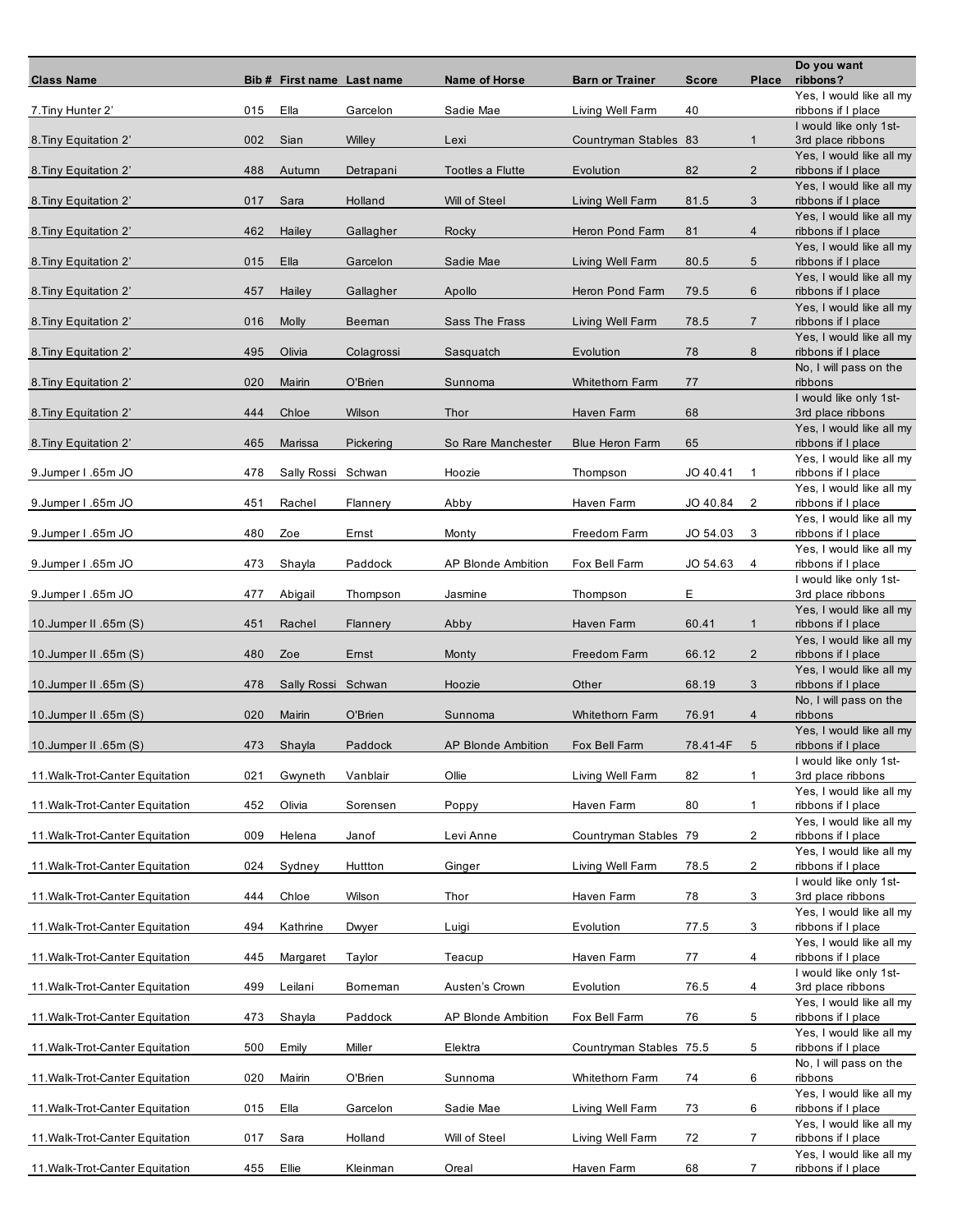| <b>Class Name</b>               |     | Bib # First name Last name |                             | <b>Name of Horse</b>  | <b>Barn or Trainer</b> | <b>Score</b>         | Place          | Do you want<br>ribbons?                        |
|---------------------------------|-----|----------------------------|-----------------------------|-----------------------|------------------------|----------------------|----------------|------------------------------------------------|
| 11. Walk-Trot-Canter Equitation | 474 | Faerin                     | Tait                        | Peppy Badger Chex     | Fox Bell Farm          | 67.5                 | 8              | Yes, I would like all my<br>ribbons if I place |
| 11. Walk-Trot-Canter Equitation | 016 | Molly                      | Beeman                      | Sass The Frass        | Living Well Farm       | 67.25                | 8              | Yes, I would like all my<br>ribbons if I place |
| 11. Walk-Trot-Canter Equitation | 464 | Kaetyn                     | Riley                       | Smokes Lil Joe        | Heron Pond Farm        | 67                   |                | Yes, I would like all my<br>ribbons if I place |
| 11. Walk-Trot-Canter Equitation | 488 | Autumn                     | Detrapani                   | Tootles a Flutte      | Evolution              | 66                   |                | Yes, I would like all my<br>ribbons if I place |
| 11. Walk-Trot-Canter Equitation | 465 | Marissa                    | Pickering                   | So Rare Manchester    | Blue Heron Farm        | 65                   |                | Yes, I would like all my<br>ribbons if I place |
| 11. Walk-Trot-Canter Equitation | 479 | Samantha                   | Schmidt                     | Mocha                 | Freedom Farm           | 64                   |                | Yes, I would like all my<br>ribbons if I place |
| 11. Walk-Trot-Canter Equitation | 496 | Adelyn                     | Mathews                     | Sasquatch             | Evolution              | 63                   |                | Yes, I would like all my<br>ribbons if I place |
| 11. Walk-Trot-Canter Equitation | 449 | Olivia                     | Cuellar-Carpenter Fendi     |                       | Haven Farm             | 62                   |                | Yes, I would like all my<br>ribbons if I place |
| 11. Walk-Trot-Canter Equitation | 450 | Allegra                    | Cuellar-Carpenter Peter Pan |                       | Haven Farm             | 60                   |                | Yes, I would like all my<br>ribbons if I place |
| 12. Hunters 2'3"                | 021 | Gwyneth                    | Vanblair                    | Ollie                 | Living Well Farm       | 85                   | $\mathbf{1}$   | I would like only 1st-<br>3rd place ribbons    |
| 12. Hunters 2'3"                | 002 | Sian                       | Willey                      | Lexi                  | Countryman Stables 84  |                      | $\overline{2}$ | I would like only 1st-<br>3rd place ribbons    |
| 12. Hunters 2'3"                | 015 | Ella                       | Garcelon                    | Sadie Mae             | Living Well Farm       | 80                   | 3              | Yes, I would like all my<br>ribbons if I place |
| 12. Hunters 2'3"                | 499 | Leilani                    | Borneman                    | Austen's Crown        | Evolution              | 79                   | $\overline{4}$ | I would like only 1st-<br>3rd place ribbons    |
| 12. Hunters 2'3"                | 017 | Sara                       | Holland                     | Will of Steel         | Living Well Farm       | 74                   | 5              | Yes, I would like all my<br>ribbons if I place |
| 12. Hunters 2'3"                | 009 | Helena                     | Janof                       | Levi Anne             | Countryman Stables 58  |                      | 6              | Yes, I would like all my<br>ribbons if I place |
| 12. Hunters 2'3"                | 018 | Sara                       | Holland                     | <b>Shifting Gears</b> | Living Well Farm       | 57                   | $\overline{7}$ | Yes, I would like all my<br>ribbons if I place |
| 12. Hunters 2'3"                | 483 | Kathryn                    | <b>Bleiweiss</b>            | Saphira               | Freedom Farm           | 55                   | 8              | I would like only 1st-<br>3rd place ribbons    |
| 13. Equitation 2'3"             | 002 | Sian                       | Willey                      | Lexi                  | Countryman Stables 83  |                      | 1              | I would like only 1st-<br>3rd place ribbons    |
| 13. Equitation 2'3"             | 015 | Ella                       | Garcelon                    | Sadie Mae             | Living Well Farm       | 77                   | 2              | Yes, I would like all my<br>ribbons if I place |
| 13. Equitation 2'3"             | 017 | Sara                       | Holland                     | Will of Steel         | Living Well Farm       | 75                   | 3              | Yes, I would like all my<br>ribbons if I place |
| 13. Equitation 2'3"             | 021 | Gwyneth                    | Vanblair                    | Ollie                 | Living Well Farm       | 74                   | 4              | I would like only 1st-<br>3rd place ribbons    |
| 13. Equitation 2'3"             | 020 | Mairin                     | O'Brien                     | Sunnoma               | Whitethorn Farm        | 67                   | 5              | No, I will pass on the<br>ribbons              |
|                                 |     |                            |                             |                       |                        |                      |                | Yes, I would like all my                       |
| 13. Equitation 2'3"             | 009 | Helena                     | Janof                       | Levi Anne             | Countryman Stables 58  |                      | 6              | ribbons if I place<br>I would like only 1st-   |
| 13. Equitation 2'3"             | 499 | Leilani                    | Borneman                    | Austen's Crown        | Evolution              | 50                   | 7              | 3rd place ribbons<br>Yes, I would like all my  |
| 14.Jumper.75m (JO)              | 024 | Sydney                     | Huttton                     | Ginger                | Living Well Farm       | JO 31.41             | $\mathbf{1}$   | ribbons if I place<br>Yes, I would like all my |
| 14.Jumper.75m (JO)              | 448 | Sierra                     | Berry                       | Sox                   | Haven Farm             | JO 36.13             | $\overline{2}$ | ribbons if I place<br>Yes, I would like all my |
| 14.Jumper.75m (JO)              | 476 | Sally Rossi Schwan         |                             | Dare                  | Thompson               | JO 39.97             | 3              | ribbons if I place<br>Yes, I would like all my |
| 14.Jumper.75m (JO)              | 469 | Kaylin                     | Gauble                      | Locker                | Fox Bell Farm          | JO 44.53             | $\overline{4}$ | ribbons if I place<br>Yes, I would like all my |
| 14.Jumper.75m (JO)              | 459 | Mikayla                    | Campbell                    | <b>Flyght Risk</b>    | Anne Johnson           | JO 47.94             | 5              | ribbons if I place<br>Yes, I would like all my |
| 14.Jumper.75m (JO)              | 466 | Ellie                      | Pratt                       | Scout's Honor         | <b>Blue Heron Farm</b> | JO 53.62<br>JO 44.12 | 6              | ribbons if I place                             |
| 14.Jumper.75m (JO)              | 020 | Mairin                     | O'Brien                     | Sunnoma               | <b>Whitethom Farm</b>  | -4F                  | $\overline{7}$ | No, I will pass on the<br>ribbons              |
| 14. Jumper .75m (JO)            | 496 | Adelyn                     | Mathews                     | Sasquatch             | Evolution              | 102.81-4F 8          |                | Yes, I would like all my<br>ribbons if I place |
| 14.Jumper.75m (JO)              | 482 | Elly                       | Dam                         | Harriet               | Freedom Farm           | 121.15-4F            |                | No, I will pass on the<br>ribbons              |
| 14.Jumper.75m (JO)              | 480 | Zoe                        | Emst                        | Monty                 | Freedom Farm           | E                    |                | Yes, I would like all my<br>ribbons if I place |
| 14.Jumper.75m (JO) - SCHOOLING  | 492 | Lisa                       | O'Malley                    | Armagnac              | Evolution              |                      |                | Yes, I would like all my<br>ribbons if I place |
| 15.Jumper.75m (S)               | 024 | Sydney                     | Huttton                     | Ginger                | Living Well Farm       | 45.40                | 1              | Yes, I would like all my<br>ribbons if I place |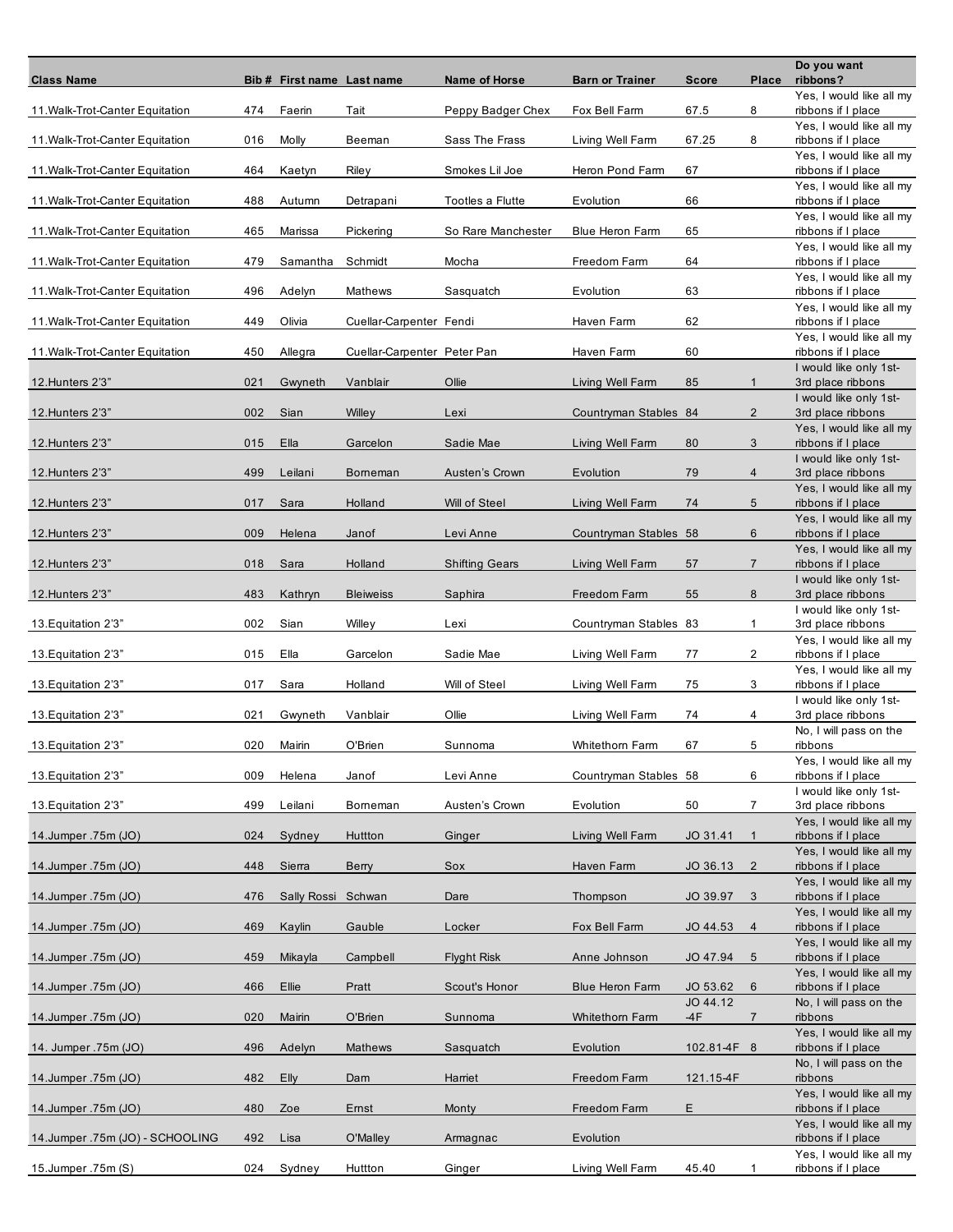| <b>Class Name</b>   |     | Bib # First name Last name |                  | Name of Horse         | <b>Barn or Trainer</b> | <b>Score</b>    | Place          | Do you want<br>ribbons?                        |
|---------------------|-----|----------------------------|------------------|-----------------------|------------------------|-----------------|----------------|------------------------------------------------|
| 15.Jumper.75m (S)   | 467 | Shelby                     | Vaughan          | Rosie                 | Fox Bell Farm          | 54.37           | 2              | No, I will pass on the<br>ribbons              |
| 15.Jumper.75m (S)   | 448 | Sierra                     | Berry            | Sox                   | Haven Farm             | 55.63           | 3              | Yes, I would like all my                       |
|                     |     |                            |                  |                       |                        |                 |                | ribbons if I place<br>I would like only 1st-   |
| 15.Jumper.75m (S)   | 483 | Kathryn                    | <b>Bleiweiss</b> | Saphira               | Freedom Farm           | 56.78           | 4              | 3rd place ribbons<br>No, I will pass on the    |
| 15.Jumper.75m (S)   | 482 | Elly                       | Dam              | Harriet               | Freedom Farm           | 65.68           | 5              | ribbons<br>Yes, I would like all my            |
| 15.Jumper .75m (S)  | 480 | Zoe                        | Ernst            | Monty                 | Freedom Farm           | 65.94           | 6              | ribbons if I place                             |
| 15.Jumper.75m (S)   | 466 | Ellie                      | Pratt            | Scout's Honor         | <b>Blue Heron Farm</b> | 70.62           | $\overline{7}$ | Yes, I would like all my<br>ribbons if I place |
| 15.Jumper.75m (S)   | 496 | Adelyn                     | Mathews          | Sasquatch             | Evolution              | 82.56           | 8              | Yes, I would like all my<br>ribbons if I place |
| 15.Jumper.75m (S)   | 459 | Mikayla                    | Campbell         | <b>Flyght Risk</b>    | Anne Johnson           | 65.78-4F        |                | Yes, I would like all my<br>ribbons if I place |
| 15.Jumper.75m (S)   | 492 | Lisa                       | O'Malley         | Armagnac              | Evolution              | 86.25-4F        |                | Yes, I would like all my<br>ribbons if I place |
| 16. Hunters 2'6"    | 484 | Elise                      | Dean             | <b>Blackie</b>        | Freedom Farm           | 80              | $\mathbf{1}$   | I would like only 1st-<br>3rd place ribbons    |
| 16. Hunters 2'6"    | 021 | Gwyneth                    | Vanblair         | Ollie                 | Living Well Farm       | 79              | $\overline{2}$ | I would like only 1st-<br>3rd place ribbons    |
|                     |     |                            |                  |                       |                        |                 |                | Yes, I would like all my                       |
| 16. Hunters 2'6"    | 018 | Sara                       | Holland          | <b>Shifting Gears</b> | Living Well Farm       | 78              | 3              | ribbons if I place<br>I would like only 1st-   |
| 16. Hunters 2'6"    | 487 | Laurel                     | Zeeman           | Optimus               | Evolution              | 74              | $\overline{4}$ | 3rd place ribbons<br>Yes, I would like all my  |
| 17. Equitation 2'6" | 018 | Sara                       | Holland          | <b>Shifting Gears</b> | Living Well Farm       | 81              | $\mathbf{1}$   | ribbons if I place                             |
| 17. Equitation 2'6" | 484 | Elise                      | Dean             | <b>Blackie</b>        | Freedom Farm           | 80              | $\overline{2}$ | I would like only 1st-<br>3rd place ribbons    |
| 17. Equitation 2'6" | 021 | Gwyneth                    | Vanblair         | Ollie                 | Living Well Farm       | 78              | 3              | I would like only 1st-<br>3rd place ribbons    |
|                     |     |                            |                  |                       |                        |                 |                | Yes, I would like all my                       |
| 18.Jumper.85m (JO)  | 024 | Sydney                     | Huttton          | Ginger                | Living Well Farm       | JO 33.32        | $\mathbf{1}$   | ribbons if I place<br>I would like only 1st-   |
| 18.Jumper.85m (JO)  | 447 | <b>Molly</b>               | <b>Buck</b>      | Poppy                 | Haven Farm             | JO 34.40        | $\mathbf{1}$   | 3rd place ribbons<br>Yes, I would like all my  |
| 18.Jumper.85m (JO)  | 019 | Ella                       | Meyers           | <b>Red River Run</b>  | <b>Whitethom Farm</b>  | JO 35.68        | $\overline{2}$ | ribbons if I place                             |
| 18.Jumper.85m (JO)  | 483 | Kathryn                    | <b>Bleiweiss</b> | Saphira               | Freedom Farm           | JO 38.62        | $\overline{2}$ | I would like only 1st-<br>3rd place ribbons    |
| 18.Jumper.85m (JO)  | 468 | Ava                        | Johnson          | Murphy Brown          | Fox Bell Farm          | JO 39.83        | 3              | I would like only 1st-<br>3rd place ribbons    |
| 18.Jumper.85m (JO)  | 469 | Kaylin                     | Gauble           | Locker                | Fox Bell Farm          | JO 41.63        | 3              | Yes, I would like all my<br>ribbons if I place |
| 18.Jumper.85m (JO)  | 492 | Lisa                       | O'Malley         | Armagnac              | Evolution              | JO 43.91        | $\overline{4}$ | Yes, I would like all my<br>ribbons if I place |
|                     |     |                            |                  |                       |                        |                 |                | Yes, I would like all my                       |
| 18.Jumper.85m (JO)  | 497 | Amelia                     | Frank            | Whiskey               | Evolution              | JO 48.97        | $\overline{4}$ | ribbons if I place<br>Yes, I would like all my |
| 18.Jumper.85m (JO)  | 481 | Maddie                     | Niemeyer         | H.S. Ivan             | Freedom Farm           | JO 50.40        | 5              | ribbons if I place<br>No, I will pass on the   |
| 18.Jumper.85m (JO)  | 482 | <b>Elly</b>                | Dam              | Harriet               | Freedom Farm           | JO 57.04        | 5              | ribbons                                        |
| 18.Jumper.85m (JO)  | 472 | Chloe                      | McGee            | Casanova              | Fox Bell Farm          | JO 34.91-<br>4F | 6              | Yes, I would like all my<br>ribbons if I place |
| 18.Jumper.85m (JO)  | 471 | Faith                      | Haggie           | Talkderbytome         | Fox Bell Farm          | JO 40.31-<br>4F | 6              | Yes, I would like all my<br>ribbons if I place |
|                     |     |                            |                  |                       |                        | JO 42.79-       |                | Yes, I would like all my                       |
| 18.Jumper.85m (JO)  | 486 | Lily                       | Robertson        | Joy Ride              | Freedom Farm           | 4F              | $\overline{7}$ | ribbons if I place<br>Yes, I would like all my |
| 18.Jumper.85m (JO)  | 476 | Sally Rossi Schwan         |                  | Dare                  | Other                  | 57.75-4F        | $\overline{7}$ | ribbons if I place<br>Yes, I would like all my |
| 18.Jumper.85m (JO)  | 459 | Mikayla                    | Campbell         | <b>Flyght Risk</b>    | Anne Johnson           | 62.93-4F        | 8              | ribbons if I place                             |
| 18.Jumper.85m (JO)  | 466 | Ellie                      | Pratt            | Scout's Honor         | <b>Blue Heron Farm</b> | 83.41-4F        | 8              | Yes, I would like all my<br>ribbons if I place |
| 19.Jumper.85m (S)   | 024 | Sydney                     | Huttton          | Ginger                | Living Well Farm       | 45.72           | $\mathbf{1}$   | Yes, I would like all my<br>ribbons if I place |
| 19.Jumper.85m (S)   | 447 | Molly                      | <b>Buck</b>      | Poppy                 | Haven Farm             | 47.35           | $\mathbf{1}$   | I would like only 1st-<br>3rd place ribbons    |
|                     |     |                            |                  |                       |                        |                 |                | Yes, I would like all my                       |
| 19.Jumper.85m (S)   | 019 | Ella                       | Meyers           | Red River Run         | Whitethorn Farm        | 49.57           | 2              | ribbons if I place<br>Yes, I would like all my |
| 19.Jumper.85m (S)   | 486 | Lily                       | Robertson        | Joy Ride              | Freedom Farm           | 52.75           | $\overline{2}$ | ribbons if I place                             |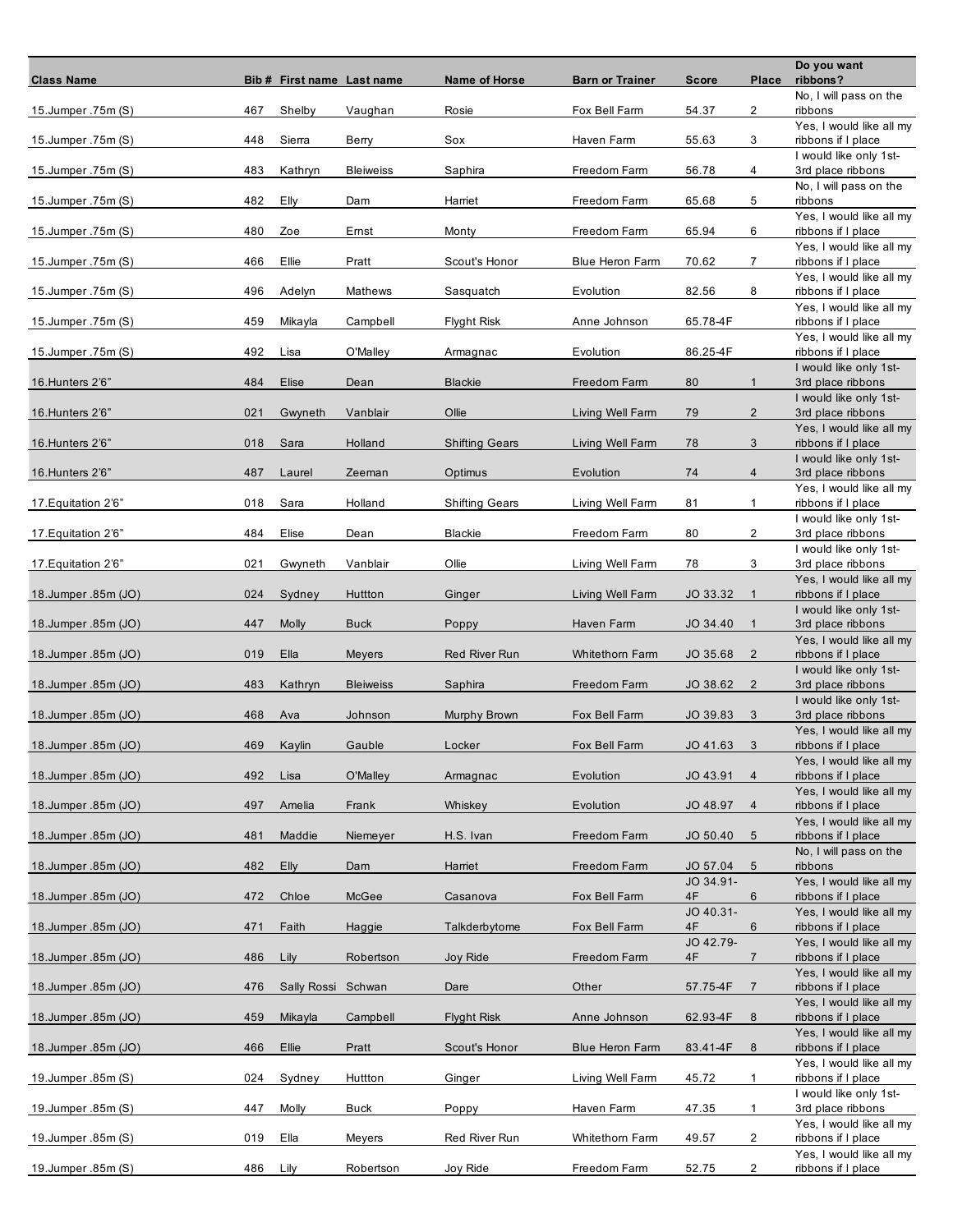| <b>Class Name</b>   |     | Bib # First name Last name |                  | Name of Horse        | <b>Barn or Trainer</b>      | <b>Score</b> | Place          | Do you want<br>ribbons?                        |
|---------------------|-----|----------------------------|------------------|----------------------|-----------------------------|--------------|----------------|------------------------------------------------|
| 19.Jumper.85m (S)   | 472 | Chloe                      | McGee            | Casanova             | Fox Bell Farm               | 52.81        | 3              | Yes, I would like all my<br>ribbons if I place |
| 19.Jumper.85m (S)   | 467 | Shelby                     | Vaughan          | Rosie                | Fox Bell Farm               | 56.53        | 3              | No, I will pass on the<br>ribbons              |
|                     | 483 | Kathryn                    |                  |                      |                             |              | 4              | I would like only 1st-<br>3rd place ribbons    |
| 19.Jumper.85m (S)   |     |                            | <b>Bleiweiss</b> | Saphira              | Freedom Farm                | 56.85        |                | Yes, I would like all my                       |
| 19.Jumper.85m (S)   | 459 | Mikayla                    | Campbell         | <b>Flyght Risk</b>   | Anne Johnson                | 60.69        | 4              | ribbons if I place<br>I would like only 1st-   |
| 19.Jumper.85m (S)   | 468 | Ava                        | Johnson          | Murphy Brown         | Fox Bell Farm               | 61.03        | 5              | 3rd place ribbons<br>I would like only 1st-    |
| 19.Jumper.85m (S)   | 001 | Jaclyn                     | Peloquin         | Solstice             | Countryman Stables 64.25    |              | 5              | 3rd place ribbons<br>Yes, I would like all my  |
| 19.Jumper.85m (S)   | 497 | Amelia                     | Frank            | Whiskey              | Evolution                   | 64.85        | 6              | ribbons if I place                             |
| 19.Jumper.85m (S)   | 466 | Ellie                      | Pratt            | Scout's Honor        | <b>Blue Heron Farm</b>      | 65.75        | 6              | Yes, I would like all my<br>ribbons if I place |
| 19.Jumper.85m (S)   | 481 | Maddie                     | Niemeyer         | H.S. Ivan            | Freedom Farm                | 65.90        | $\mathbf{7}$   | Yes, I would like all my<br>ribbons if I place |
| 19.Jumper.85m (S)   | 482 | Elly                       | Dam              | Harriet              | Freedom Farm                | 69.21        | 7              | No, I will pass on the<br>ribbons              |
| 19.Jumper.85m (S)   | 471 | Faith                      | Haggie           | Talkderbytome        | Fox Bell Farm               | 70.19        | 8              | Yes, I would like all my<br>ribbons if I place |
| 19.Jumper.85m (S)   | 492 | Lisa                       | O'Malley         | Armagnac             | Evolution                   | 72.62        | 8              | Yes, I would like all my<br>ribbons if I place |
|                     |     |                            |                  |                      |                             |              |                | Yes, I would like all my                       |
| 19.Jumper.85m (S)   | 491 | Kira                       | O'Malley         | Just Like Uptown     | Evolution                   | 74.78        |                | ribbons if I place<br>Yes, I would like all my |
| 19.Jumper.85m (S)   | 476 | Sally Rossi Schwan         |                  | Dare                 | Other                       | 57.06-4F     |                | ribbons if I place<br>Yes, I would like all my |
| 19.Jumper.85m (S)   | 493 | Ava                        | O'Malley         | Ascension            | Evolution                   | 89.93-4F     |                | ribbons if I place<br>Yes, I would like all my |
| 19.Jumper.85m (S)   | 479 | Samantha                   | Schmidt          | Mocha                | Freedom Farm                | Е            |                | ribbons if I place<br>Yes, I would like all my |
| 20. Hunters 2'9"    | 479 | Samantha                   | Schmidt          | Mocha                | Freedom Farm                | 71           | $\mathbf{1}$   | ribbons if I place                             |
| 20. Hunters 2'9"    | 487 | Laurel                     | Zeeman           | Optimus              | Evolution                   | 66           | $\overline{2}$ | I would like only 1st-<br>3rd place ribbons    |
| 20. Hunters 2'9"    | 484 | Elise                      | Dean             | <b>Blackie</b>       | Freedom Farm                | 55           | 3              | I would like only 1st-<br>3rd place ribbons    |
| 20.Hunters 2'9"     | 494 | Kathrine                   | Dwyer            | Luigi                | Evolution                   | E            |                | Yes, I would like all my<br>ribbons if I place |
| 21. Equitation 2'9" | 494 | Kathrine                   | Dwyer            | Luigi                | Evolution                   | 82           | $\mathbf{1}$   | Yes, I would like all my<br>ribbons if I place |
| 21. Equitation 2'9" | 484 | Elise                      | Dean             | <b>Blackie</b>       | Freedom Farm                | 79           | 2              | I would like only 1st-<br>3rd place ribbons    |
| 21. Equitation 2'9" | 487 | Laurel                     | Zeeman           | Optimus              | Evolution                   | 78           | 3              | I would like only 1st-<br>3rd place ribbons    |
|                     |     |                            |                  |                      |                             |              |                | Yes, I would like all my                       |
| 21. Equitation 2'9" | 479 | Samantha                   | Schmidt          | Mocha                | Freedom Farm                | E            |                | ribbons if I place<br>Yes, I would like all my |
| 22.Jumper.95m (JO)  | 486 | Lily                       | Robertson        | Joy Ride             | Freedom Farm                | JO 33.53     | $\mathbf{1}$   | ribbons if I place<br>Yes, I would like all my |
| 22.Jumper.95m (JO)  | 472 | Chloe                      | McGee            | Casanova             | Fox Bell Farm               | JO 34.97     | $\overline{2}$ | ribbons if I place<br>I would like only 1st-   |
| 22.Jumper.95m (JO)  | 001 | Jaclyn                     | Peloquin         | Solstice             | Countryman Stables JO 36.22 |              | 3              | 3rd place ribbons                              |
| 22.Jumper .95m (JO) | 489 | Kaelin                     | Singer           | Manguito             | Evolution                   | JO 36.47     | $\overline{4}$ | Yes, I would like all my<br>ribbons if I place |
| 22.Jumper.95m (JO)  | 471 | Faith                      | Haggie           | Talkderbytome        | Fox Bell Farm               | JO 41.00     | 5              | Yes, I would like all my<br>ribbons if I place |
| 22.Jumper.95m (JO)  | 481 | Maddie                     | Niemeyer         | H.S. Ivan            | Freedom Farm                | JO 44.97     | 6              | Yes, I would like all my<br>ribbons if I place |
| 22.Jumper.95m (JO)  | 476 | Sally Rossi Schwan         |                  | Dare                 | Other                       | JO 47.22     | $\overline{7}$ | Yes, I would like all my<br>ribbons if I place |
| 22.Jumper .95m (JO) | 443 | Samantha                   | Collingsworth    | Luna                 | Haven Farm                  | JO 48.09     | 8              | I would like only 1st-<br>3rd place ribbons    |
|                     |     |                            |                  |                      |                             |              |                | Yes, I would like all my                       |
| 22.Jumper.95m (JO)  | 493 | Ava                        | O'Malley         | Ascension            | Evolution                   | JO E         |                | ribbons if I place<br>Yes, I would like all my |
| 22.Jumper.95m (JO)  | 019 | Ella                       | Meyers           | <b>Red River Run</b> | <b>Whitethorn Farm</b>      | 52.38-4F     |                | ribbons if I place<br>Yes, I would like all my |
| 22.Jumper.95m (JO)  | 491 | Kira                       | O'Malley         | Just Like Uptown     | Evolution                   | 83.03-4F     |                | ribbons if I place<br>Yes, I would like all my |
| 22.Jumper.95m (JO)  | 494 | Kathrine                   | Dwyer            | Luigi                | Evolution                   | 84.69-4F     |                | ribbons if I place                             |